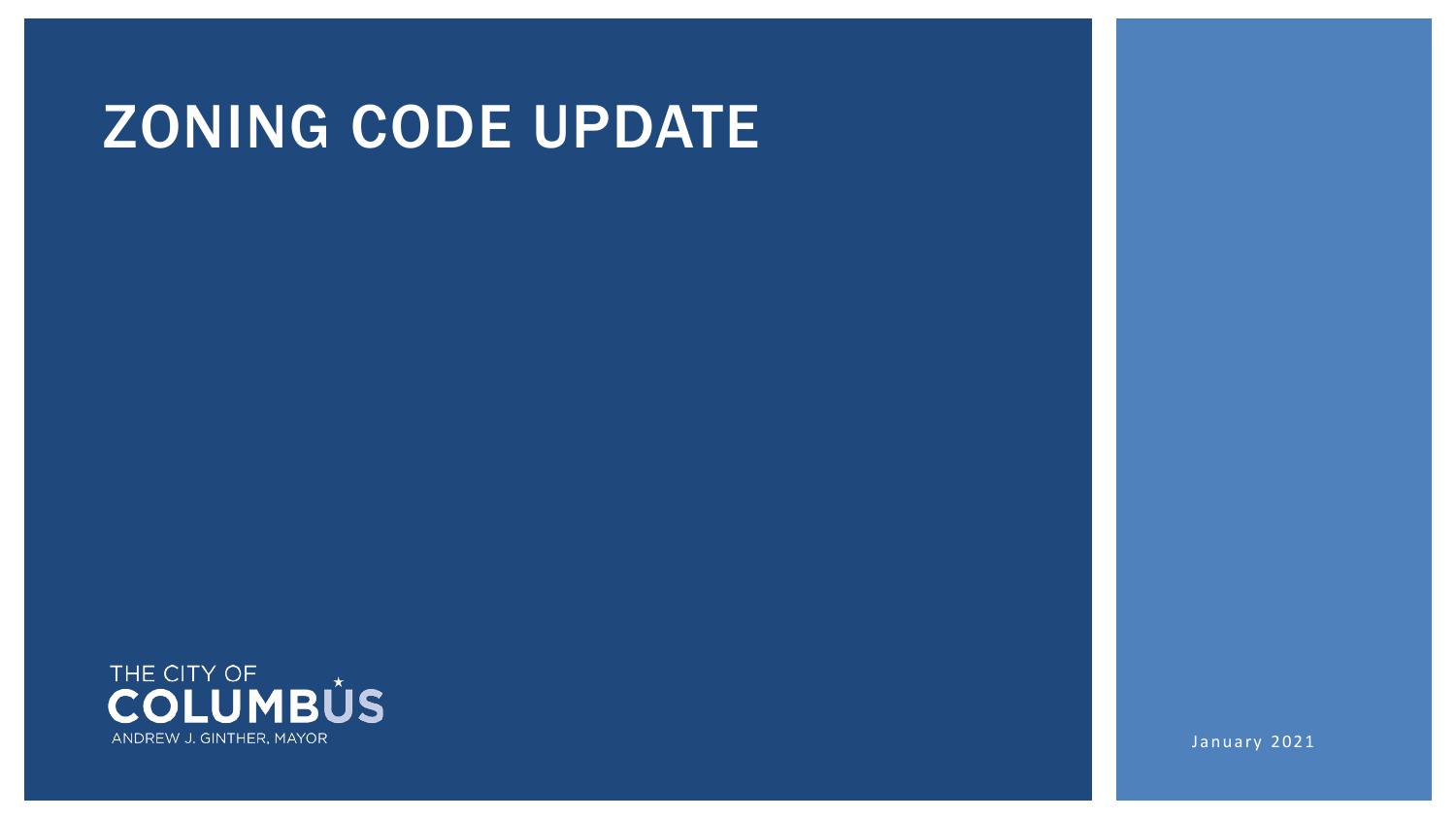# **ZONING**

- Addresses property use, building placement, parking, lot size, etc.
- Powerful tool for encouraging and facilitating investment.
- Helps ensure that development is consistent with local standards.
- Zoning, like restrictive covenants and redlining, has also been used to exclude people, limiting access to opportunity.
- Distinct from policy, which informs zoning changes.
- **Columbus code dates to 1950s (with many updates).**

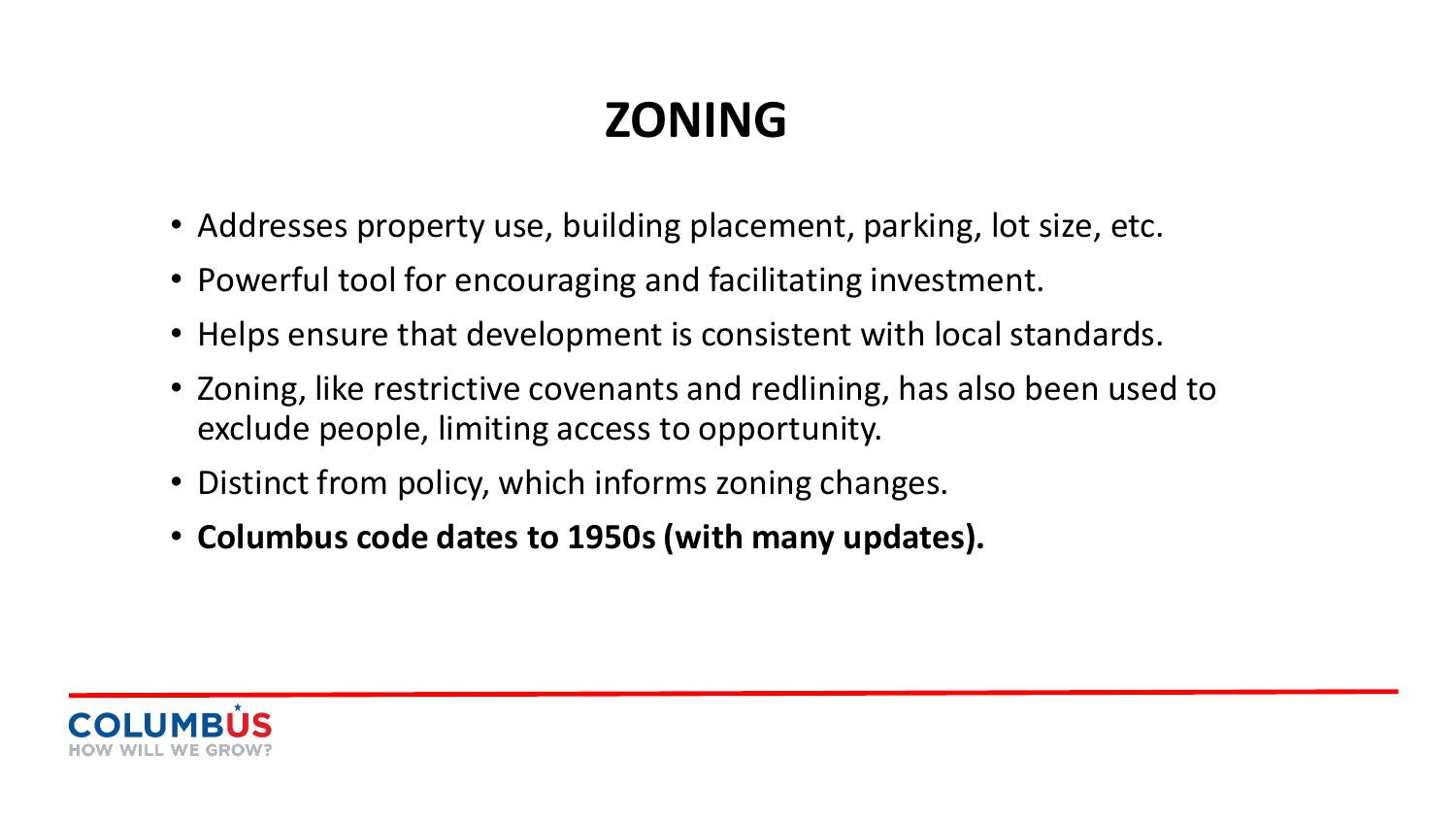#### **GROWTH TRENDS**



Annexation **Population** 

Source: US Census, City Records, MORPC Estimates

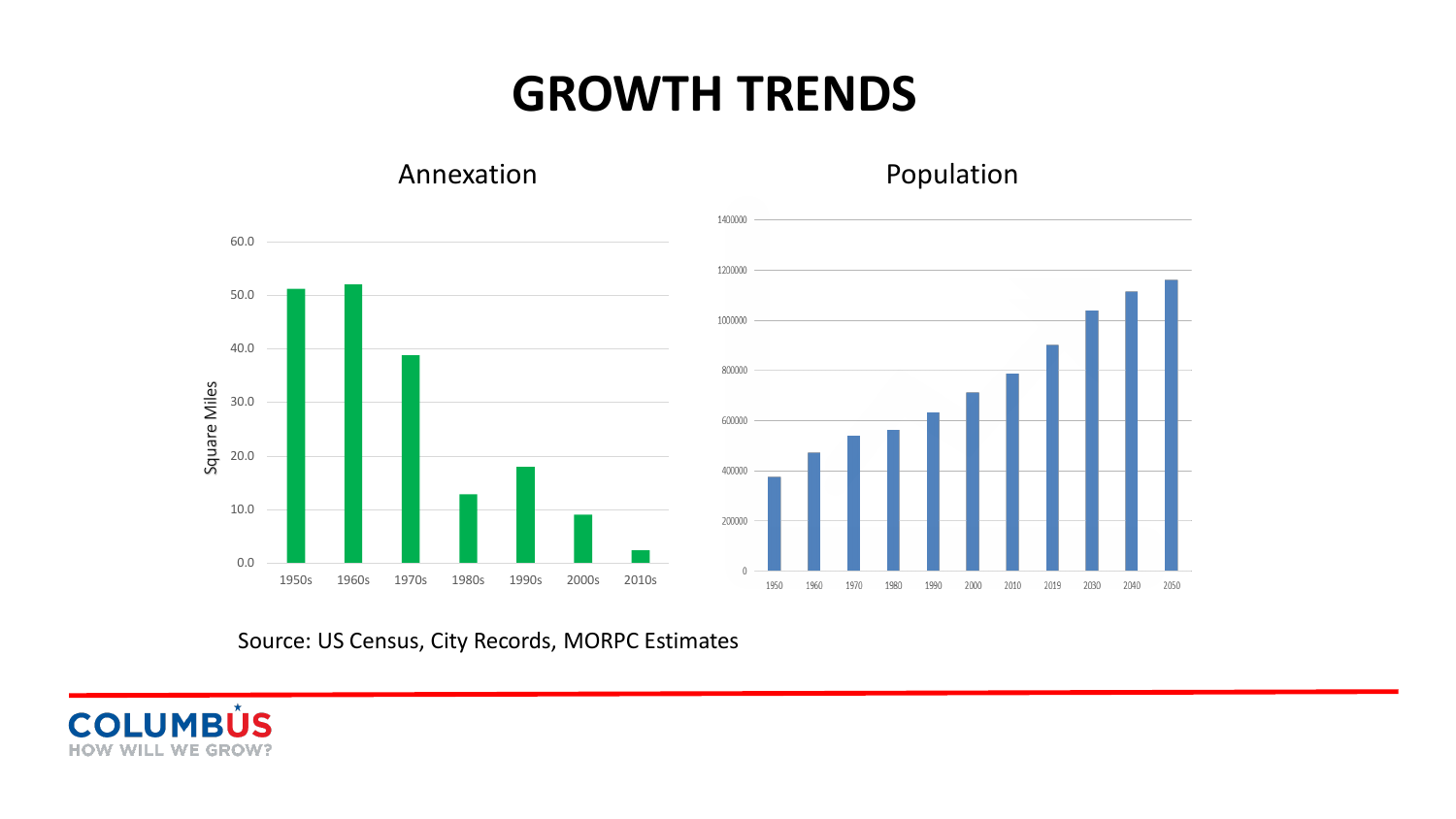### **GROWTH TRENDS**

- 900,000 residents and growing
- More infill development and redevelopment
- Less territorial expansion
- Rising housing costs and inadequate supply
- Lack of transportation options
- Increased demand for multi-family, smaller homes and smaller lots
- Desire for walkable neighborhoods
- Not all neighborhoods have prospered

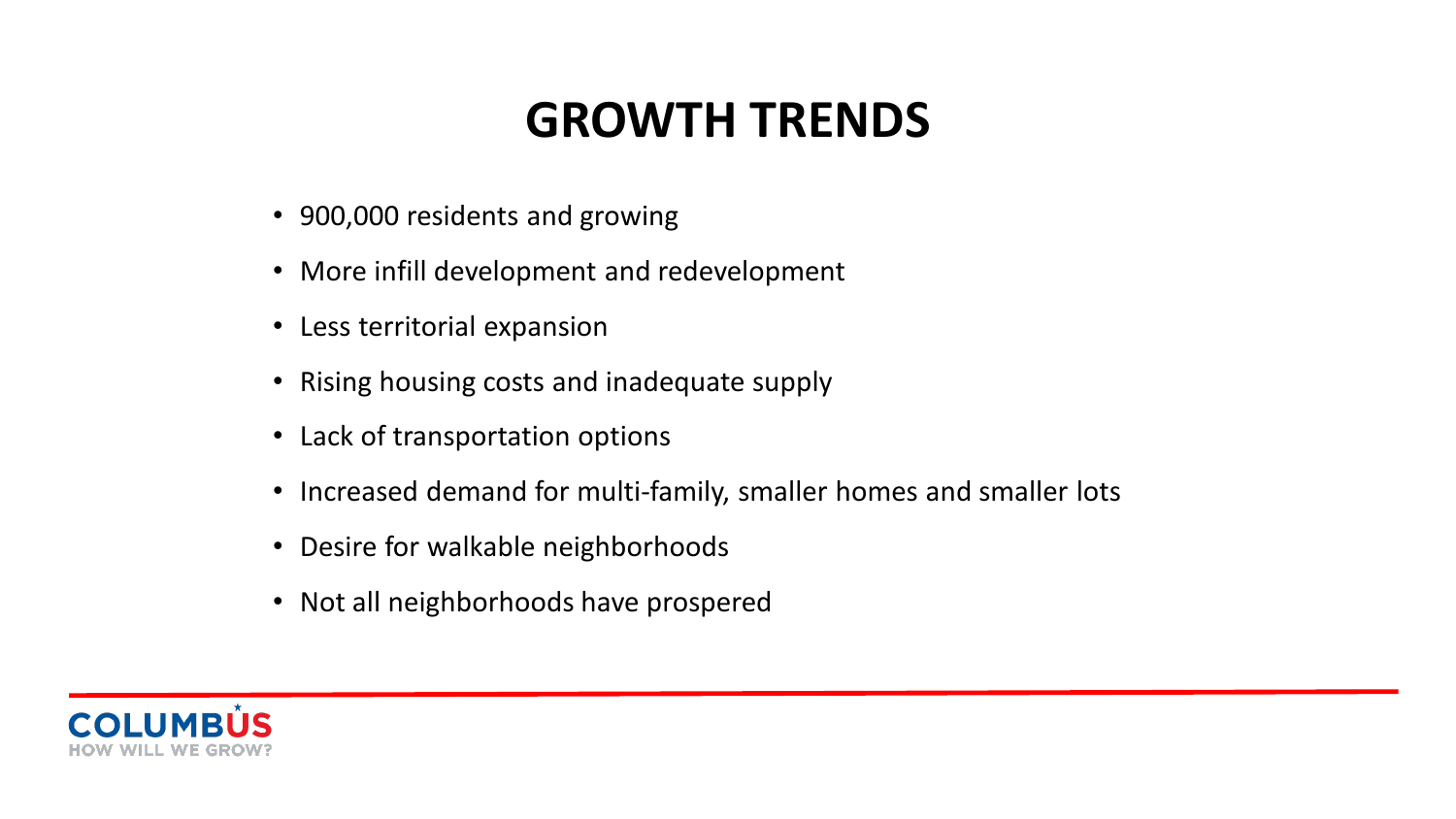### **HOW WILL WE GROW?**

- Where are people going to live and work?
- How are they going to get around?
- What will our neighborhoods look like?
- How do we build opportunity for our residents?

Work is underway – Key Examples:

- Transit (LinkUS)
- Housing (Regional Housing Strategy)
- Sustainability (Columbus Sustainability Plan)
- **Zoning – how can we position the zoning code for the future?**

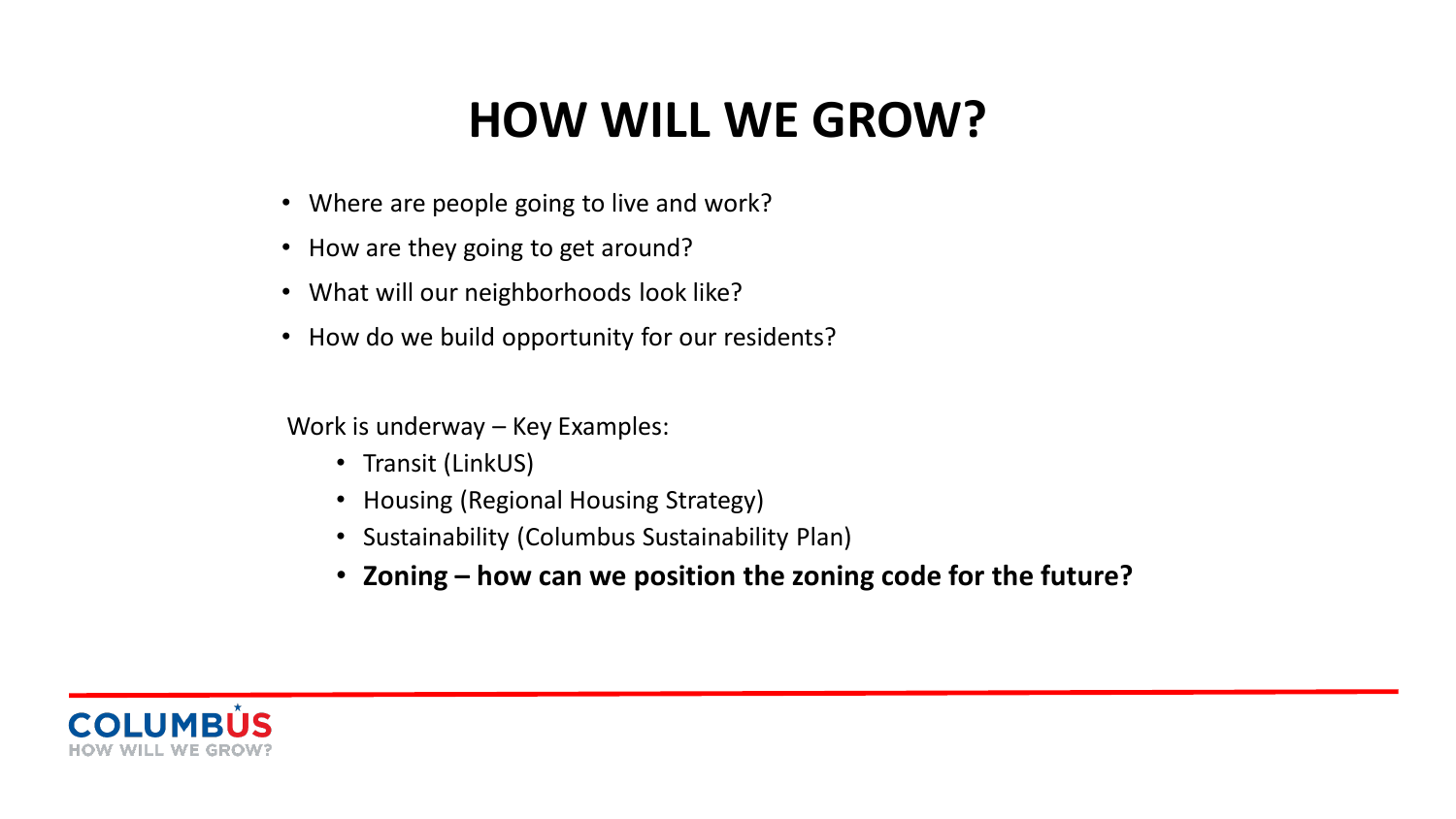# **AREAS FOR CONSIDERATION**

- Accommodating future growth
- Affordable housing strategies
- Promoting equity
- Zoning for job centers
- Reliance on variances
- Use of overlays and special districts
- Public review process
- Design guidelines
- Support for enhanced transit

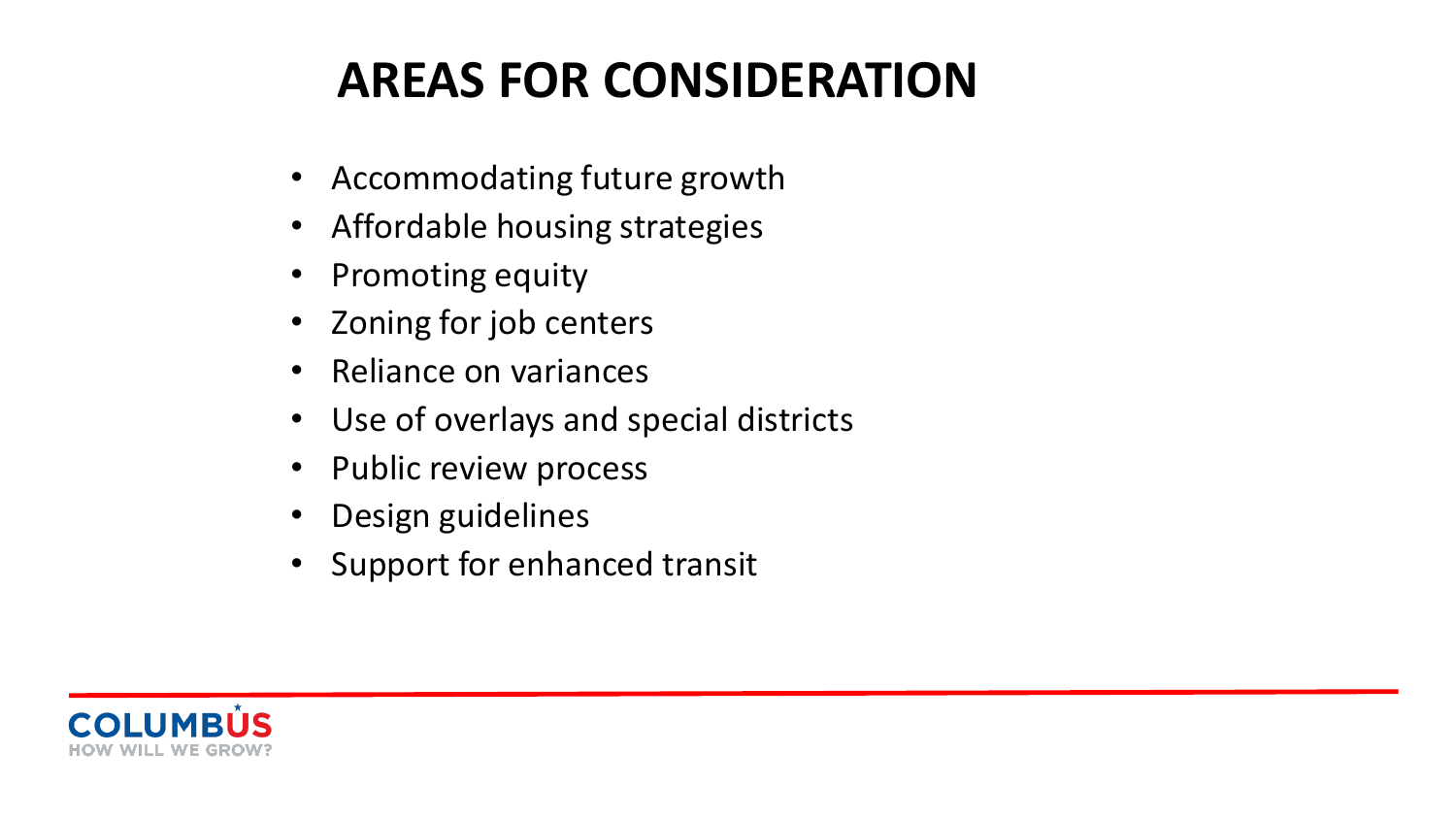## **PHASE ONE**

#### **Zoning Code Assessment and Update Strategy**

Review of the zoning code and process, culminating in a recommended update strategy. The update strategy will address priorities for change, the type of code Columbus should pursue, policy alignment and recommended approach to engagement.

- Zoning Code Assessment
- Zoning Review Process Assessment
- Policy Assessment
- Stakeholder Engagement
- Recommended Update Strategy

Anticipated timeframe: November 2020 start with summer 2021 completion.

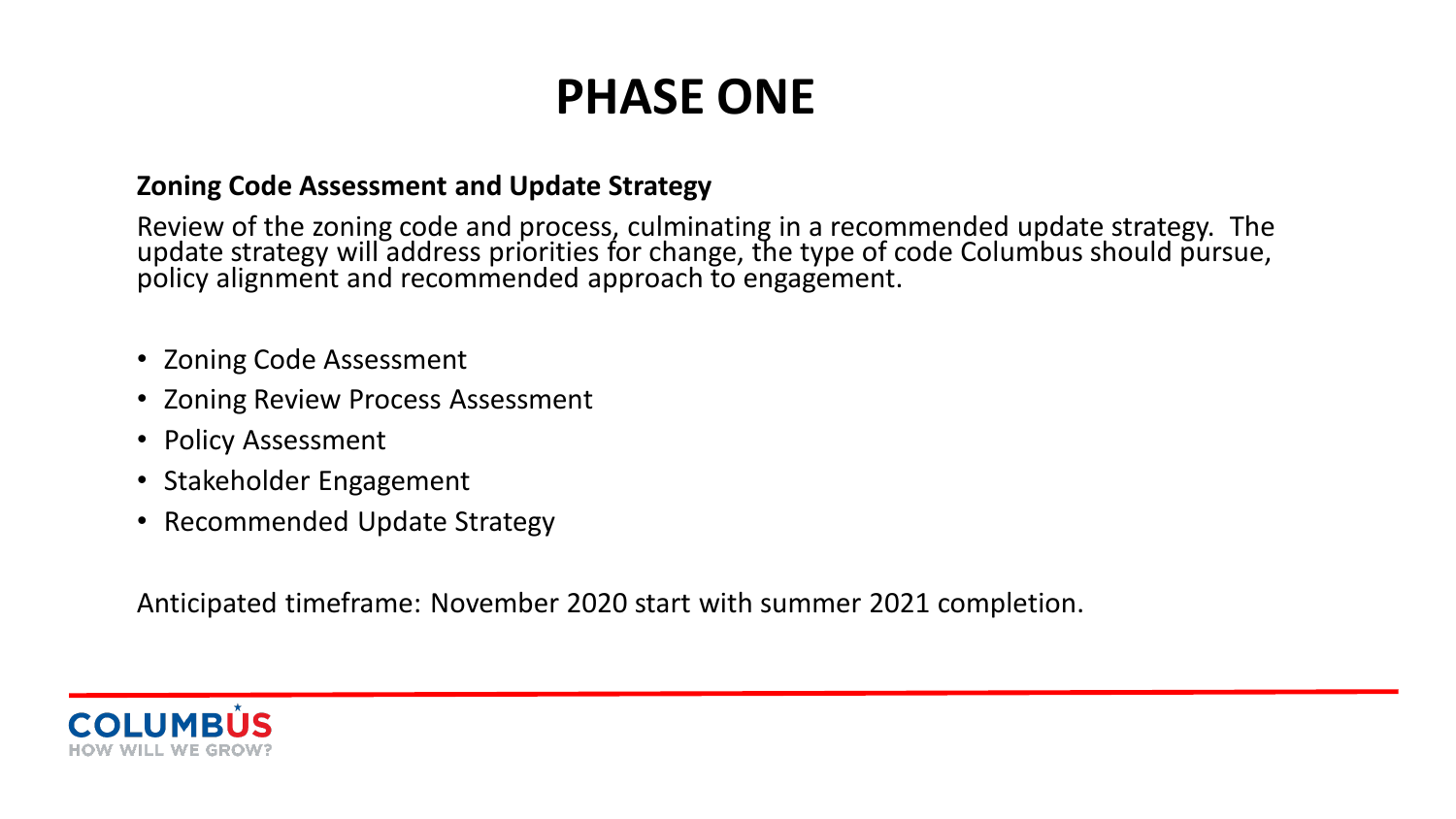## **PHASE TWO**

#### **Code Update**

Informed by phase one, this multi-year process will involve consultant engagement and dedicated city staff.

Equitable community engagement will be a key element of the effort.

• Meaningful, ongoing engagement that reaches a full spectrum of residents and stakeholders, particularly those who have traditionally not had a voice in the decision-making process.